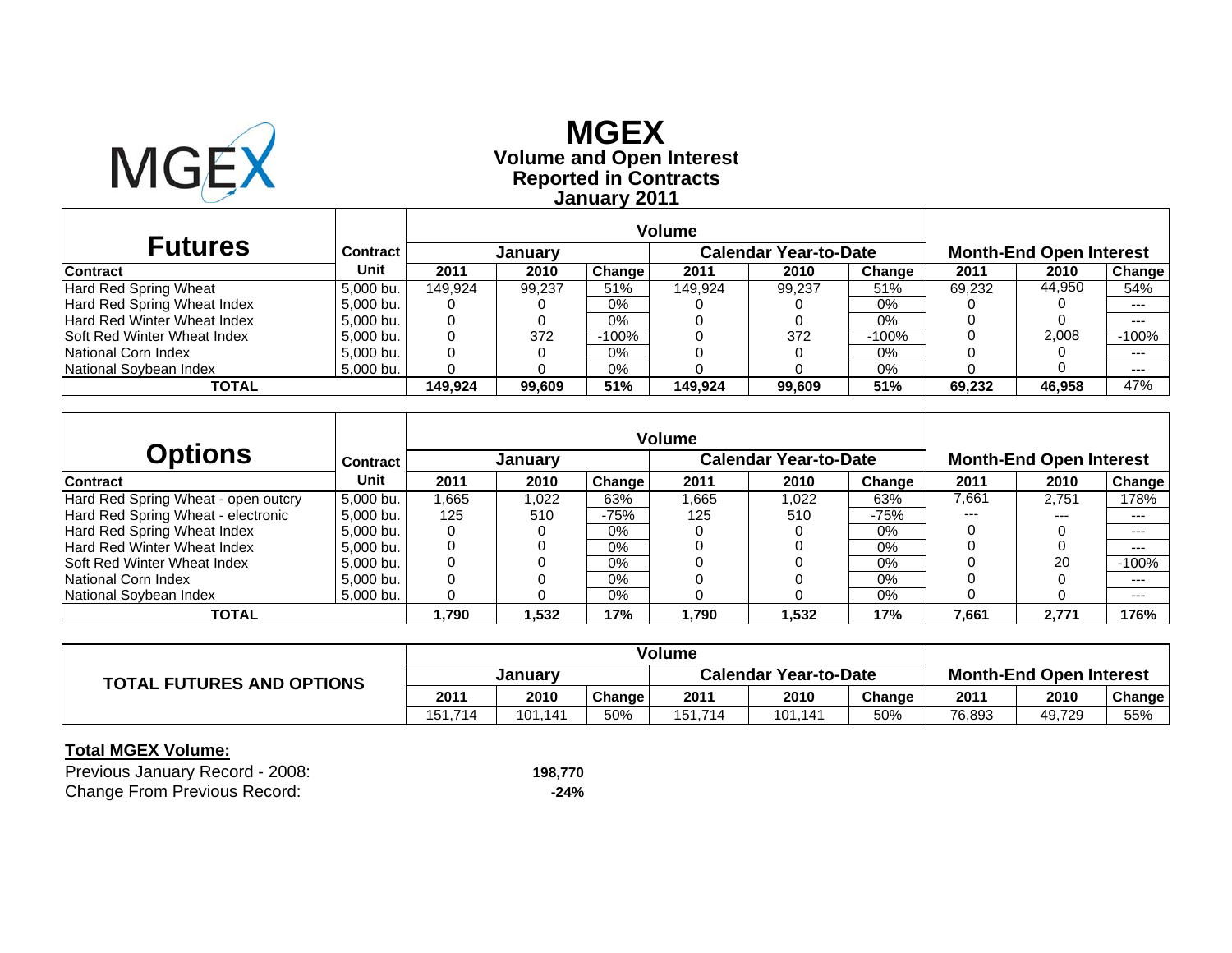

# **Reported in Contracts Volume and Open Interest MGEX February 2011**

| <b>Futures</b>                      | Contract  |         | Februarv |        |         | <b>Calendar Year-to-Date</b> |         |        | <b>Month-End Open Interest</b> |               |
|-------------------------------------|-----------|---------|----------|--------|---------|------------------------------|---------|--------|--------------------------------|---------------|
| <b>Contract</b>                     | Unit      | 2011    | 2010     | Change | 2011    | 2010                         | Change  | 2011   | 2010                           | <b>Change</b> |
| <b>Hard Red Spring Wheat</b>        | 5.000 bu. | 217.681 | 104.303  | 109%   | 367.605 | 203.540                      | 81%     | 65.467 | 40,628                         | 61%           |
| Hard Red Spring Wheat Index         | 5.000 bu. |         |          | $0\%$  |         |                              | 0%      |        |                                | $--$          |
| Hard Red Winter Wheat Index         | 5.000 bu. |         |          | 0%     |         |                              | 0%      |        |                                | $---$         |
| <b>ISoft Red Winter Wheat Index</b> | 5,000 bu. |         | .122     | -100%  |         | .494                         | $-100%$ |        | 2,202                          | $-100%$       |
| National Corn Index                 | 5.000 bu. |         |          | $0\%$  |         |                              | 0%      |        |                                | $---$         |
| National Sovbean Index              | 5,000 bu. |         |          | 0%     |         |                              | 0%      |        |                                | $--$          |
| TOTAL                               |           | 217.681 | 105.425  | 106%   | 367.605 | 205,034                      | 79%     | 65.467 | 42.830                         | 53%           |

|                                     |                 |       |                 |        | <b>Volume</b> |                              |        |       |                                |         |
|-------------------------------------|-----------------|-------|-----------------|--------|---------------|------------------------------|--------|-------|--------------------------------|---------|
| <b>Options</b>                      | <b>Contract</b> |       | <b>February</b> |        |               | <b>Calendar Year-to-Date</b> |        |       | <b>Month-End Open Interest</b> |         |
| <b>Contract</b>                     | Unit            | 2011  | 2010            | Change | 2011          | 2010                         | Change | 2011  | 2010                           | Change  |
| Hard Red Spring Wheat - open outcry | 5.000 bu.       | 4,388 | 2.434           | 80%    | 6,053         | 3.456                        | 75%    | 5.023 | 3,501                          | 43%     |
| Hard Red Spring Wheat - electronic  | 5.000 bu.       | 668   | 522             | 28%    | 793           | 1.032                        | $-23%$ | $---$ | $- - -$                        | ---     |
| Hard Red Spring Wheat Index         | 5.000 bu.       |       |                 | 0%     |               |                              | 0%     |       |                                | $--$    |
| Hard Red Winter Wheat Index         | 5.000 bu.       |       |                 | 0%     |               |                              | 0%     |       |                                | $--$    |
| <b>Soft Red Winter Wheat Index</b>  | 5.000 bu.       |       |                 | $0\%$  |               |                              | 0%     |       | 20                             | $-100%$ |
| National Corn Index                 | 5.000 bu.       | 0     |                 | $0\%$  |               |                              | 0%     |       |                                | $---$   |
| National Sovbean Index              | 5,000 bu.       |       |                 | $0\%$  |               |                              | 0%     |       |                                | $--$    |
| TOTAL                               |                 | 5,056 | 2,956           | 71%    | 6,846         | 4.488                        | 53%    | 5,023 | 3,521                          | 43%     |

| <b>TOTAL FUTURES AND OPTIONS</b> | <b>February</b> |         |        | <b>Calendar Year-to-Date</b> |         |        | <b>Month-End Open Interest</b> |        |        |
|----------------------------------|-----------------|---------|--------|------------------------------|---------|--------|--------------------------------|--------|--------|
|                                  | 2011            | 2010    | Change | 2011                         | 2010    | Change | 2011                           | 2010   | Change |
|                                  | 222.737         | 108.381 | 106%   | 374.451                      | 209,522 | 79%    | 70.490                         | 46,351 | 52%    |

| Previous February Record - 2008:    | 190.327 |
|-------------------------------------|---------|
| <b>Change From Previous Record:</b> | 17%     |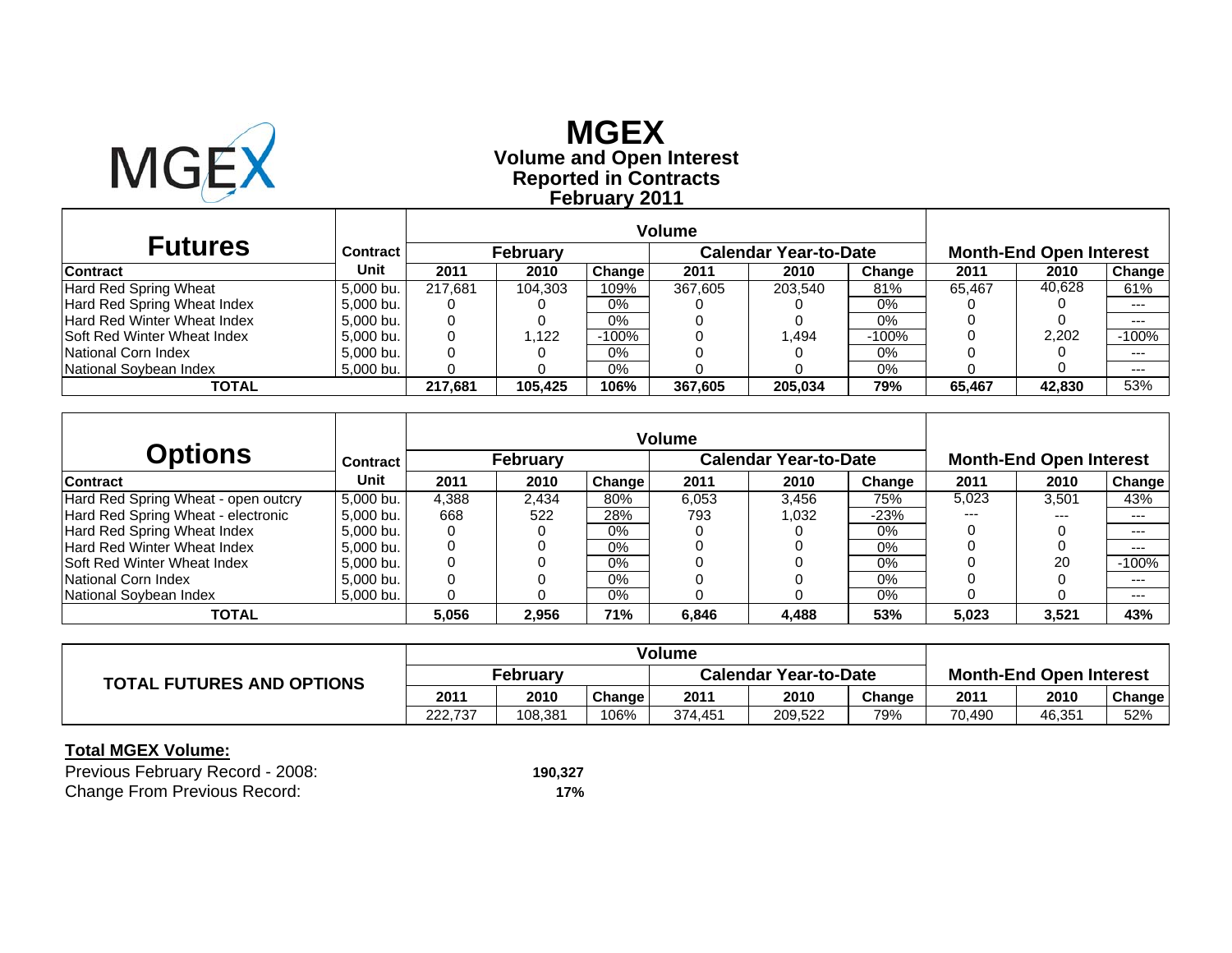

## **Reported in Contracts Volume and Open Interest MGEX March 2011**

|                                    |           |         |              |         | Volume  |                              |         |        |                                |         |
|------------------------------------|-----------|---------|--------------|---------|---------|------------------------------|---------|--------|--------------------------------|---------|
| <b>Futures</b>                     | Contract  |         | <b>March</b> |         |         | <b>Calendar Year-to-Date</b> |         |        | <b>Month-End Open Interest</b> |         |
| <b>Contract</b>                    | Unit      | 2011    | 2010         | Change  | 2011    | 2010                         | Change  | 2011   | 2010                           | Change  |
| Hard Red Spring Wheat              | 5.000 bu. | 150.606 | 89.969       | 67%     | 518.211 | 293.509                      | 77%     | 59.065 | 42.378                         | 39%     |
| Hard Red Spring Wheat Index        | 5.000 bu. | O       |              | 0%      |         |                              | 0%      |        |                                | $---$   |
| <b>Hard Red Winter Wheat Index</b> | 5.000 bu. | 0       |              | $0\%$   |         |                              | $0\%$   |        |                                | ---     |
| <b>Soft Red Winter Wheat Index</b> | 5.000 bu. |         | 543          | $-100%$ |         | 2.037                        | $-100%$ |        | 2.112                          | $-100%$ |
| National Corn Index                | 5.000 bu. |         |              | 0%      |         |                              | $0\%$   |        |                                | $---$   |
| National Soybean Index             | 5.000 bu. |         |              | $0\%$   |         |                              | 0%      |        |                                | $---$   |
| TOTAL                              |           | 150.606 | 90.512       | 66%     | 518.211 | 295.546                      | 75%     | 59.065 | 44,490                         | 33%     |

|                                     |                 |       |              |        | <b>Volume</b> |                              |        |       |                                |         |
|-------------------------------------|-----------------|-------|--------------|--------|---------------|------------------------------|--------|-------|--------------------------------|---------|
| <b>Options</b>                      | <b>Contract</b> |       | <b>March</b> |        |               | <b>Calendar Year-to-Date</b> |        |       | <b>Month-End Open Interest</b> |         |
| <b>Contract</b>                     | Unit            | 2011  | 2010         | Change | 2011          | 2010                         | Change | 2011  | 2010                           | Change  |
| Hard Red Spring Wheat - open outcry | 5.000 bu.       | 4.121 | 1.670        | 147%   | 10.174        | 5.126                        | 98%    | 7.401 | 4.737                          | 56%     |
| Hard Red Spring Wheat - electronic  | 5.000 bu.       | 341   | 215          | 59%    | 1.134         | 1.247                        | $-9\%$ | $---$ | $- - -$                        | ---     |
| Hard Red Spring Wheat Index         | 5.000 bu.       |       |              | $0\%$  |               |                              | $0\%$  |       |                                | $--$    |
| Hard Red Winter Wheat Index         | 5.000 bu.       |       |              | 0%     |               |                              | 0%     |       |                                | $--$    |
| <b>Soft Red Winter Wheat Index</b>  | 5.000 bu.       |       |              | $0\%$  |               |                              | 0%     |       | 20                             | $-100%$ |
| National Corn Index                 | 5.000 bu.       | 0     |              | $0\%$  |               |                              | $0\%$  |       |                                | $---$   |
| National Sovbean Index              | 5,000 bu.       |       |              | $0\%$  |               |                              | $0\%$  |       |                                | $--$    |
| TOTAL                               |                 | 4,462 | .885         | 137%   | 11,308        | 6,373                        | 77%    | 7,401 | 4,757                          | 56%     |

| <b>TOTAL FUTURES AND OPTIONS</b> | <b>March</b> |        |        | <b>Calendar Year-to-Date</b> |         |        | <b>Month-End Open Interest</b> |        |        |
|----------------------------------|--------------|--------|--------|------------------------------|---------|--------|--------------------------------|--------|--------|
|                                  | 2011         | 2010   | Change | 2011                         | 2010    | Change | 2011                           | 2010   | Change |
|                                  | 155.068      | 92.397 | 68%    | 529.519                      | 301,919 | 75%    | 66,466                         | 49,247 | 35%    |

| Previous March Record - 2007:       | 115.483 |
|-------------------------------------|---------|
| <b>Change From Previous Record:</b> | 34%     |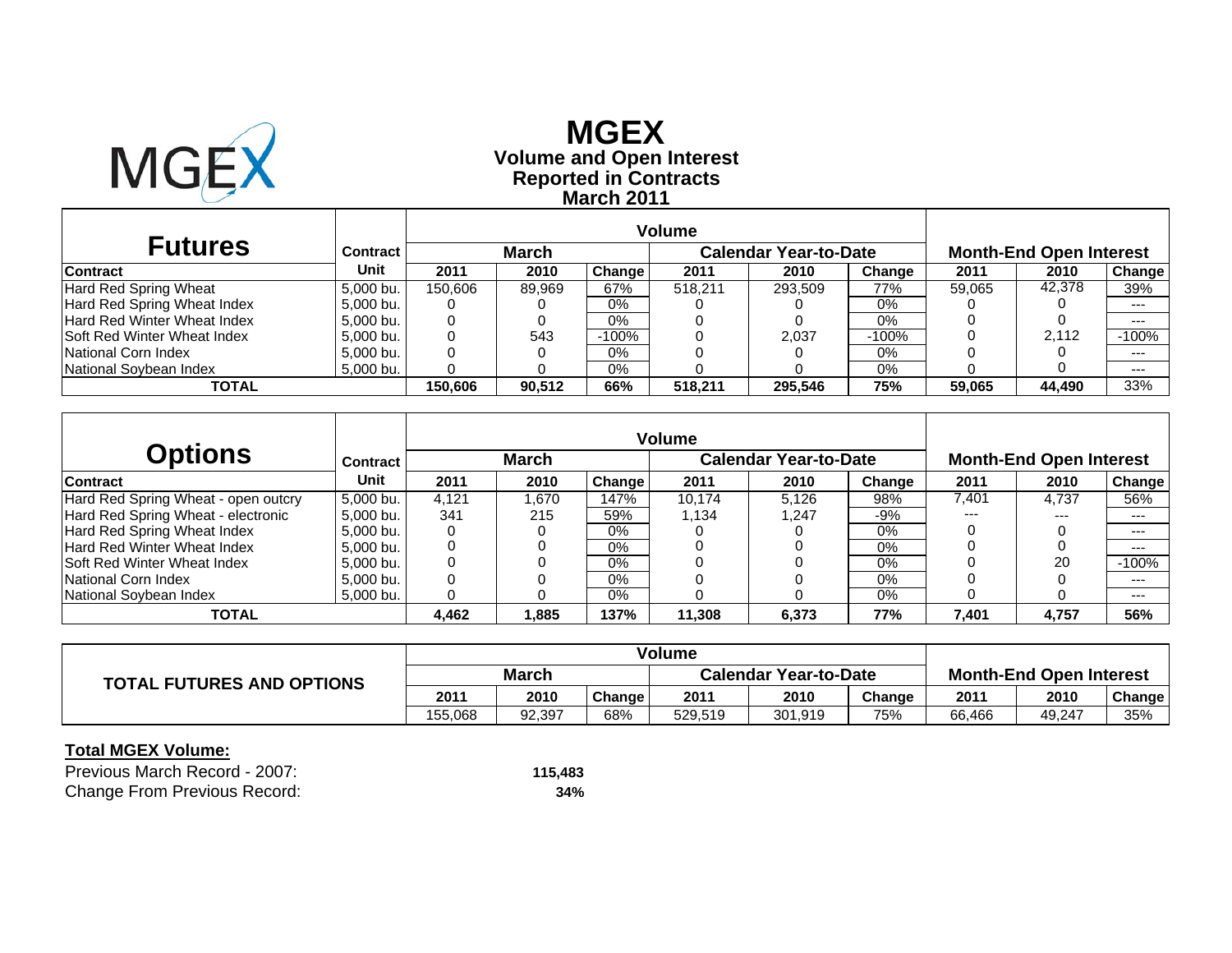

# **Reported in Contracts Volume and Open Interest MGEXApril 2011**

|                                     |           |         | <b>Volume</b> |        |         |                       |         |        |                                |         |
|-------------------------------------|-----------|---------|---------------|--------|---------|-----------------------|---------|--------|--------------------------------|---------|
| <b>Futures</b>                      | Contract  |         | April         |        |         | Calendar Year-to-Date |         |        | <b>Month-End Open Interest</b> |         |
| <b>Contract</b>                     | Unit      | 2011    | 2010          | Change | 2011    | 2010                  | Change  | 2011   | 2010                           | Change  |
| Hard Red Spring Wheat               | 5.000 bu. | 167.809 | 115.360       | 45%    | 686,020 | 408,869               | 68%     | 57.479 | 40.528                         | 42%     |
| Hard Red Spring Wheat Index         | 5.000 bu. |         |               | $0\%$  |         |                       | 0%      |        |                                | $---$   |
| Hard Red Winter Wheat Index         | 5.000 bu. | 0       |               | $0\%$  |         |                       | 0%      |        |                                | $---$   |
| <b>ISoft Red Winter Wheat Index</b> | 5,000 bu. |         | 358           | -100%  |         | 2,395                 | $-100%$ |        | 1.867                          | $-100%$ |
| National Corn Index                 | 5.000 bu. |         |               | $0\%$  |         |                       | 0%      |        |                                | $---$   |
| National Soybean Index              | 5,000 bu. |         |               | $0\%$  |         |                       | 0%      |        |                                | $---$   |
| TOTAL                               |           | 167.809 | 115,718       | 45%    | 686,020 | 411.264               | 67%     | 57,479 | 42,395                         | 36%     |

|                                     |                 | <b>Volume</b> |       |        |        |                              |        |        |                                |         |
|-------------------------------------|-----------------|---------------|-------|--------|--------|------------------------------|--------|--------|--------------------------------|---------|
| Options                             | <b>Contract</b> |               | April |        |        | <b>Calendar Year-to-Date</b> |        |        | <b>Month-End Open Interest</b> |         |
| <b>Contract</b>                     | Unit            | 2011          | 2010  | Change | 2011   | 2010                         | Change | 2011   | 2010                           | Change  |
| Hard Red Spring Wheat - open outcry | 5.000 bu.       | 6,390         | 2.281 | 180%   | 16.564 | 7.407                        | 124%   | 11,426 | 5,820                          | 96%     |
| Hard Red Spring Wheat - electronic  | 5.000 bu.       | 81            | 291   | $-72%$ | .215   | .538                         | $-21%$ | $---$  | $- - -$                        | ---     |
| Hard Red Spring Wheat Index         | 5.000 bu.       |               |       | $0\%$  |        |                              | 0%     |        |                                | $---$   |
| Hard Red Winter Wheat Index         | 5.000 bu.       |               |       | 0%     |        |                              | 0%     |        |                                | $--$    |
| <b>Soft Red Winter Wheat Index</b>  | 5.000 bu.       |               |       | $0\%$  |        |                              | 0%     |        | 20                             | $-100%$ |
| National Corn Index                 | 5.000 bu.       |               |       | $0\%$  |        |                              | $0\%$  |        |                                | $---$   |
| National Soybean Index              | 5,000 bu.       |               |       | 0%     |        |                              | 0%     |        |                                | $--$    |
| TOTAL                               |                 | 6,471         | 2.572 | 152%   | 17,779 | 8.945                        | 99%    | 11.426 | 5,840                          | 96%     |

|                                  | <b>Volume</b> |         |        |                              |         |        |                                |        |        |
|----------------------------------|---------------|---------|--------|------------------------------|---------|--------|--------------------------------|--------|--------|
| <b>TOTAL FUTURES AND OPTIONS</b> | April         |         |        | <b>Calendar Year-to-Date</b> |         |        | <b>Month-End Open Interest</b> |        |        |
|                                  | 2011          | 2010    | Change | 2011                         | 2010    | Change | 2011                           | 2010   | Change |
|                                  | 174.280       | 118.290 | 47%    | 703,799                      | 420.209 | 67%    | 68,905                         | 48,235 | 43%    |

| April Record - 2007:                | 182,299 |
|-------------------------------------|---------|
| <b>Change From Previous Record:</b> | -4%     |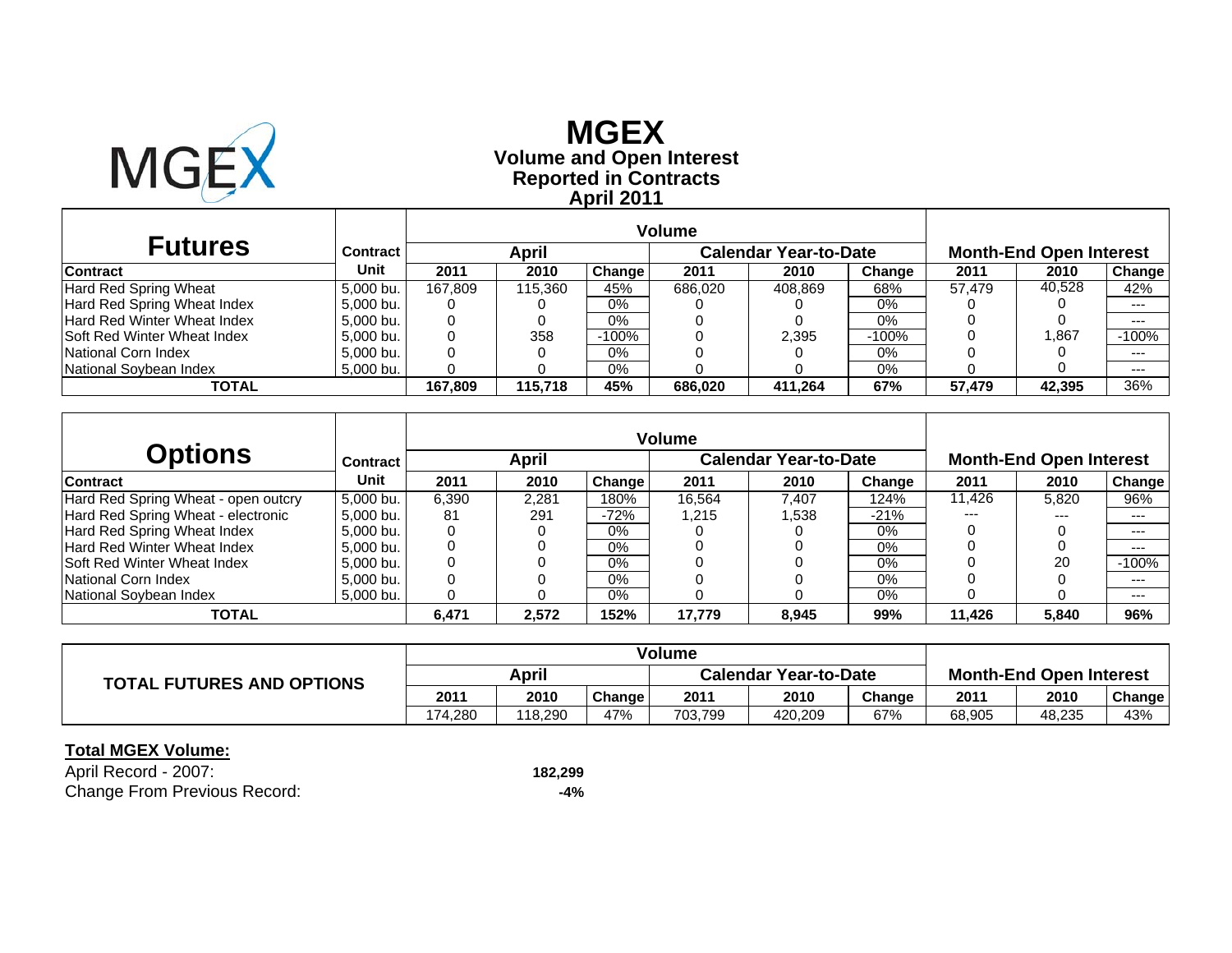

# **Reported in Contracts Volume and Open Interest MGEX May 2011**

|                                    |                 | Volume  |        |         |         |                              |         |        |                                |         |
|------------------------------------|-----------------|---------|--------|---------|---------|------------------------------|---------|--------|--------------------------------|---------|
| <b>Futures</b>                     | <b>Contract</b> |         | May    |         |         | <b>Calendar Year-to-Date</b> |         |        | <b>Month-End Open Interest</b> |         |
| <b>Contract</b>                    | Unit            | 2011    | 2010   | Change  | 2011    | 2010                         | Change  | 2011   | 2010                           | Change  |
| Hard Red Spring Wheat              | 5.000 bu.       | 154.385 | 81.357 | 90%     | 840.405 | 490.226                      | 71%     | 58.589 | 47.536                         | 23%     |
| Hard Red Spring Wheat Index        | 5.000 bu.       |         |        | $0\%$   |         |                              | $0\%$   |        |                                |         |
| Hard Red Winter Wheat Index        | 5,000 bu.       |         |        | 0%      |         |                              | 0%      |        |                                | $- - -$ |
| <b>Soft Red Winter Wheat Index</b> | 5.000 bu.       |         | 443    | $-100%$ |         | 2,838                        | $-100%$ |        | .873                           | $-100%$ |
| National Corn Index                | 5.000 bu.       |         |        | 0%      |         |                              | 0%      |        |                                | $- - -$ |
| National Soybean Index             | 5,000 bu.       |         |        | 0%      |         |                              | 0%      |        |                                | $--$    |
| TOTAL                              |                 | 154.385 | 81.800 | 89%     | 840,405 | 493.064                      | 70%     | 58.589 | 49,409                         | 19%     |

|                                     |                 |       | <b>Volume</b> |        |        |                              |        |        |                                |        |
|-------------------------------------|-----------------|-------|---------------|--------|--------|------------------------------|--------|--------|--------------------------------|--------|
| Options                             | <b>Contract</b> |       | May           |        |        | <b>Calendar Year-to-Date</b> |        |        | <b>Month-End Open Interest</b> |        |
| <b>Contract</b>                     | Unit            | 2011  | 2010          | Change | 2011   | 2010                         | Change | 2011   | 2010                           | Change |
| Hard Red Spring Wheat - open outcry | 5.000 bu.       | .575  | 2.026         | $-22%$ | 18.139 | 9.433                        | 92%    | 11.784 | 7,008                          | 68%    |
| Hard Red Spring Wheat - electronic  | 5.000 bu.       | 156   | 335           | -53%   | 371.ا  | 1.873                        | $-27%$ |        |                                | $---$  |
| Hard Red Spring Wheat Index         | 5.000 bu.       |       |               | $0\%$  |        |                              | 0%     |        |                                | $--$   |
| Hard Red Winter Wheat Index         | 5.000 bu.       |       |               | $0\%$  |        |                              | 0%     |        |                                | $---$  |
| <b>Soft Red Winter Wheat Index</b>  | 5.000 bu.       |       |               | $0\%$  |        |                              | 0%     |        |                                | $--$   |
| National Corn Index                 | 5.000 bu.       |       |               | $0\%$  |        |                              | $0\%$  |        |                                | $---$  |
| National Soybean Index              | 5,000 bu.       |       |               | $0\%$  |        |                              | 0%     |        |                                | $--$   |
| TOTAL                               |                 | 1.731 | 2,361         | $-27%$ | 19,510 | 11.306                       | 73%    | 11.784 | 7,008                          | 68%    |

|                                  | <b>Volume</b> |        |        |                              |         |        |                                |        |        |
|----------------------------------|---------------|--------|--------|------------------------------|---------|--------|--------------------------------|--------|--------|
| <b>TOTAL FUTURES AND OPTIONS</b> | May           |        |        | <b>Calendar Year-to-Date</b> |         |        | <b>Month-End Open Interest</b> |        |        |
|                                  | 2011          | 2010   | Change | 2011                         | 2010    | Change | 2011                           | 2010   | Change |
|                                  | 156,116       | 84.161 | 85%    | 859.915                      | 504.370 | 70%    | 70.373                         | 56,417 | 25%    |

| May Record - 2006:                  | 128,798 |
|-------------------------------------|---------|
| <b>Change From Previous Record:</b> | 21%     |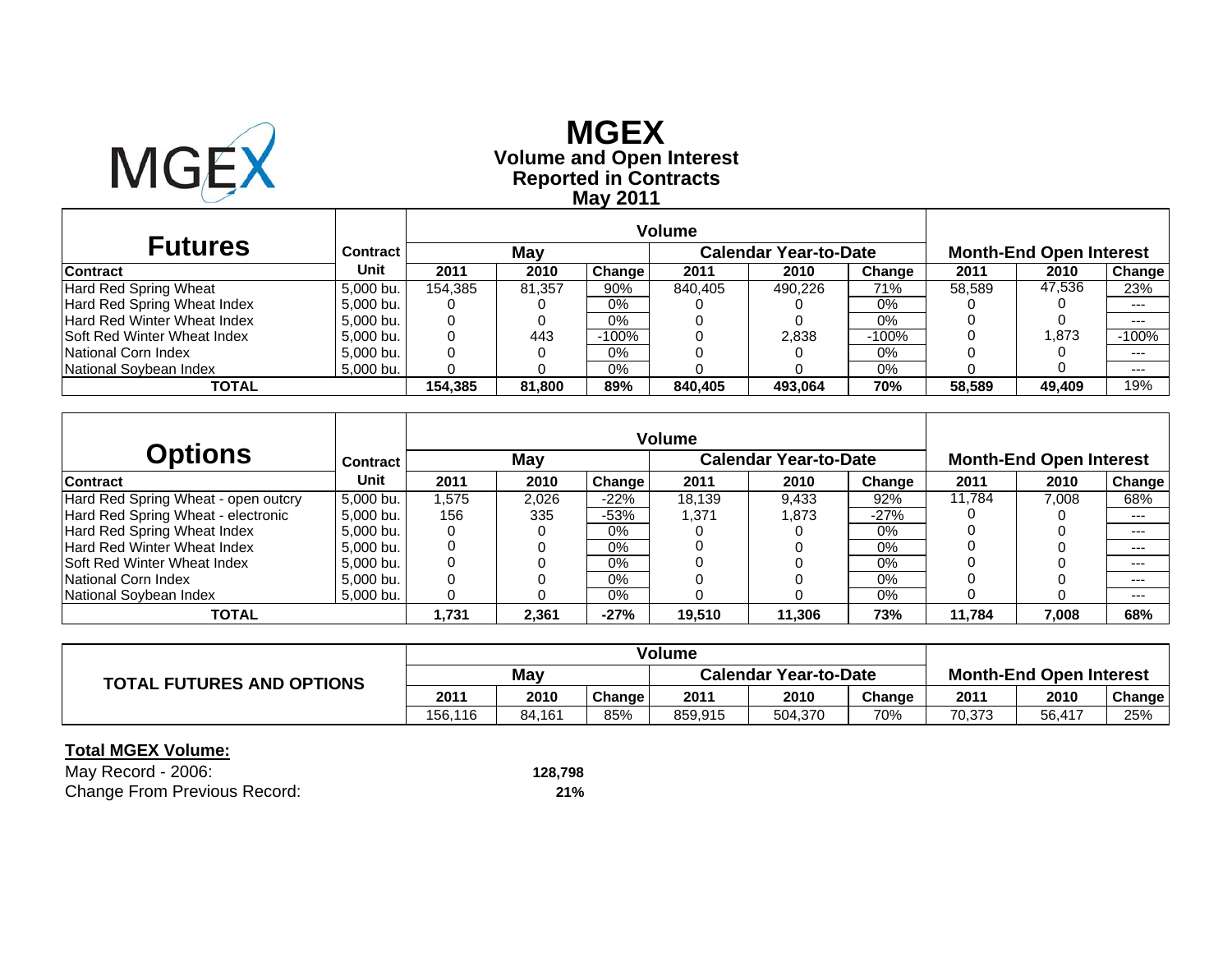

## **Reported in Contracts Volume and Open Interest MGEX June 2011**

| <b>Futures</b>              | Contract  |         | June    |         |           | <b>Calendar Year-to-Date</b> |         |        | <b>Month-End Open Interest</b> |               |
|-----------------------------|-----------|---------|---------|---------|-----------|------------------------------|---------|--------|--------------------------------|---------------|
| <b>Contract</b>             | Unit      | 2011    | 2010    | Change  | 2011      | 2010                         | Change  | 2011   | 2010                           | <b>Change</b> |
| Hard Red Spring Wheat       | 5.000 bu. | 210.591 | 208.237 | 1%      | 1.050.996 | 698.463                      | 50%     | 62.168 | 50,431                         | 23%           |
| Hard Red Spring Wheat Index | 5.000 bu. |         |         | $0\%$   |           |                              | 0%      |        |                                | $--$          |
| Hard Red Winter Wheat Index | 5.000 bu. |         |         | 0%      |           |                              | $0\%$   |        |                                | $- - -$       |
| Soft Red Winter Wheat Index | 5,000 bu. |         | 141     | $-100%$ |           | 2.979                        | $-100%$ |        | 1.796                          | $-100%$       |
| National Corn Index         | 5.000 bu. |         |         | 0%      |           |                              | 0%      |        |                                | $--$          |
| National Soybean Index      | 5,000 bu. |         |         | 0%      |           |                              | 0%      |        |                                | $--$          |
| TOTAL                       |           | 210.591 | 208,378 | 1%      | 1,050.996 | 701,442                      | 50%     | 62.168 | 52.227                         | 19%           |

|                                     |                 |       | <b>Volume</b> |        |        |                              |        |       |                                |        |
|-------------------------------------|-----------------|-------|---------------|--------|--------|------------------------------|--------|-------|--------------------------------|--------|
| Options                             | <b>Contract</b> |       | June          |        |        | <b>Calendar Year-to-Date</b> |        |       | <b>Month-End Open Interest</b> |        |
| <b>Contract</b>                     | Unit            | 2011  | 2010          | Change | 2011   | 2010                         | Change | 2011  | 2010                           | Change |
| Hard Red Spring Wheat - open outcry | 5.000 bu.       | 4.533 | 2.932         | 55%    | 22.672 | 12,365                       | 83%    | 9,618 | 5.877                          | 64%    |
| Hard Red Spring Wheat - electronic  | 5.000 bu.       | 457   | 531           | $-14%$ | .828   | 2.404                        | $-24%$ |       |                                | $---$  |
| Hard Red Spring Wheat Index         | 5.000 bu.       |       |               | $0\%$  |        |                              | 0%     |       |                                | $--$   |
| Hard Red Winter Wheat Index         | 5.000 bu.       |       |               | 0%     |        |                              | 0%     |       |                                | ---    |
| <b>Soft Red Winter Wheat Index</b>  | 5.000 bu.       |       |               | $0\%$  |        |                              | 0%     |       |                                | $---$  |
| National Corn Index                 | 5.000 bu.       |       |               | $0\%$  |        |                              | 0%     |       |                                | $--$   |
| National Soybean Index              | 5,000 bu.       |       |               | 0%     |        |                              | 0%     |       |                                | $--$   |
| <b>TOTAL</b>                        |                 | 4,990 | 3,463         | 44%    | 24,500 | 14.769                       | 66%    | 9,618 | 5,877                          | 64%    |

|                                  | <b>Volume</b> |         |        |                              |         |        |                                |        |        |
|----------------------------------|---------------|---------|--------|------------------------------|---------|--------|--------------------------------|--------|--------|
| <b>TOTAL FUTURES AND OPTIONS</b> | June          |         |        | <b>Calendar Year-to-Date</b> |         |        | <b>Month-End Open Interest</b> |        |        |
|                                  | 2011          | 2010    | Change | 2011                         | 2010    | Change | 2011                           | 2010   | Change |
|                                  | 215.581       | 211.841 | 2%     | .075.496                     | 716,211 | 50%    | 71.786                         | 58,104 | 24%    |

| June Record - 2010:                 | 211,841 |
|-------------------------------------|---------|
| <b>Change From Previous Record:</b> | 2%      |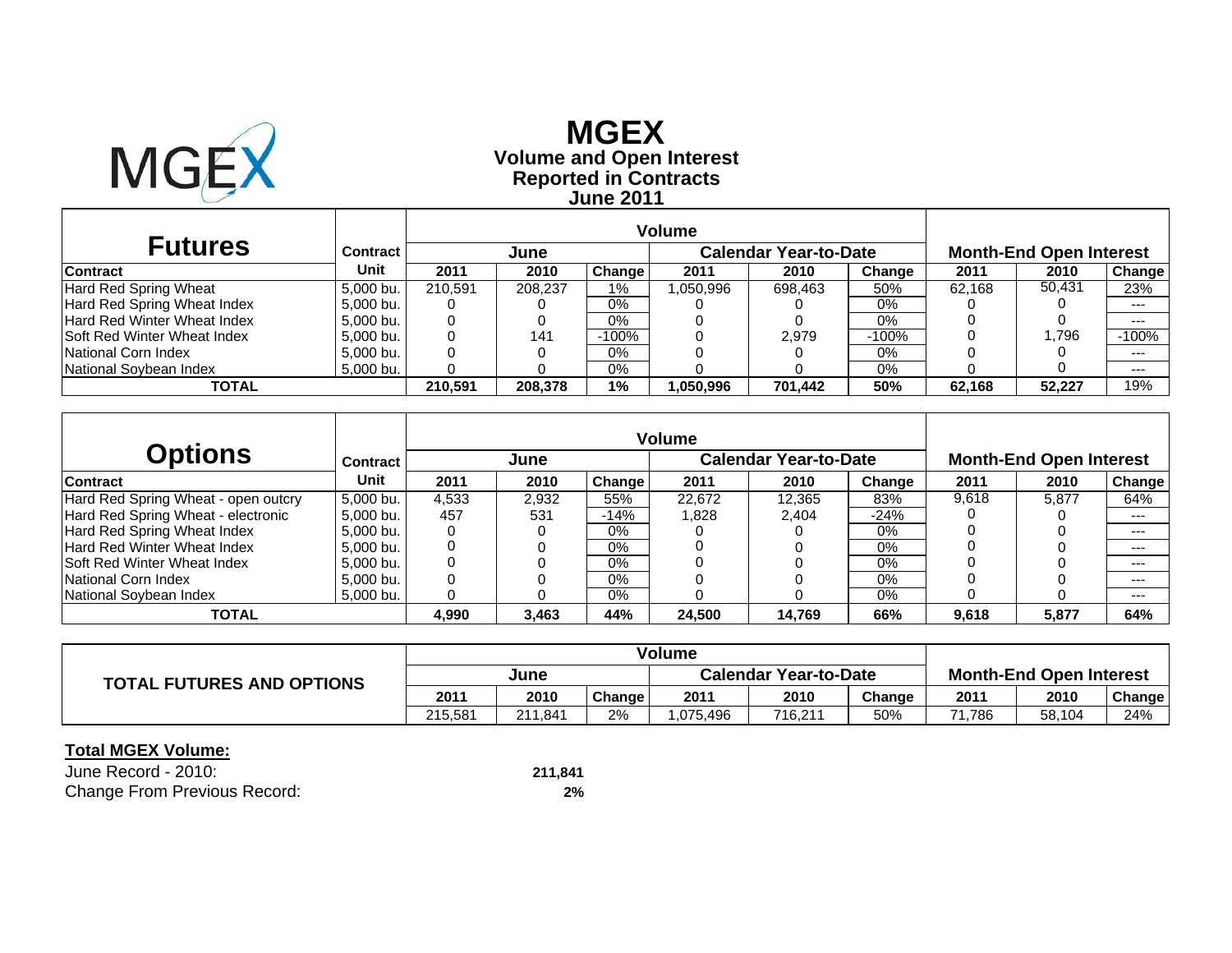

# **Reported in Contracts Volume and Open Interest MGEX July 2011**

| <b>Futures</b>                      | Contract  |         | July    |               |           | <b>Calendar Year-to-Date</b> |         |        | <b>Month-End Open Interest</b> |         |
|-------------------------------------|-----------|---------|---------|---------------|-----------|------------------------------|---------|--------|--------------------------------|---------|
| <b>Contract</b>                     | Unit      | 2011    | 2010    | <b>Change</b> | 2011      | 2010                         | Change  | 2011   | 2010                           | Change  |
| <b>Hard Red Spring Wheat</b>        | 5.000 bu. | 123.869 | 168.490 | $-26%$        | 1.174.865 | 866,953                      | 36%     | 55.395 | 58,183                         | -5%     |
| Hard Red Spring Wheat Index         | 5.000 bu. |         |         | $0\%$         |           |                              | 0%      |        |                                | $---$   |
| Hard Red Winter Wheat Index         | 5.000 bu. |         |         | 0%            |           |                              | 0%      |        |                                | $---$   |
| <b>ISoft Red Winter Wheat Index</b> | 5.000 bu. |         |         | 0%            |           | 2.979                        | $-100%$ |        | 332                            | $-100%$ |
| National Corn Index                 | 5.000 bu. |         |         | 0%            |           |                              | 0%      |        |                                | $--$    |
| National Soybean Index              | 5,000 bu. |         |         | 0%            |           |                              | 0%      |        |                                | $--$    |
| TOTAL                               |           | 123.869 | 168.490 | $-26%$        | 1,174,865 | 869,932                      | 35%     | 55.395 | 58,515                         | $-5%$   |

| <b>Options</b>                      | <b>Contract</b> |       | July  |        | <b>Volume</b> | <b>Calendar Year-to-Date</b> |        | <b>Month-End Open Interest</b> |       |         |  |
|-------------------------------------|-----------------|-------|-------|--------|---------------|------------------------------|--------|--------------------------------|-------|---------|--|
| <b>Contract</b>                     | Unit            | 2011  | 2010  | Change | 2011          | 2010                         | Change | 2011                           | 2010  | Change  |  |
| Hard Red Spring Wheat - open outcry | 5.000 bu.       | 3.454 | .968  | 76%    | 26.126        | 14.333                       | 82%    | 10,688                         | 5.607 | 91%     |  |
| Hard Red Spring Wheat - electronic  | 5.000 bu.       | 174   | 221   | $-21%$ | 2.002         | 2.625                        | $-24%$ |                                |       | ---     |  |
| Hard Red Spring Wheat Index         | 5.000 bu.       |       |       | 0%     |               |                              | 0%     |                                |       | $---$   |  |
| Hard Red Winter Wheat Index         | 5.000 bu.       |       |       | $0\%$  |               |                              | 0%     |                                |       | $- - -$ |  |
| <b>Soft Red Winter Wheat Index</b>  | 5.000 bu.       |       |       | $0\%$  |               |                              | 0%     |                                |       | $---$   |  |
| National Corn Index                 | 5.000 bu.       |       |       | $0\%$  |               |                              | 0%     |                                |       | $-- -$  |  |
| National Soybean Index              | 5.000 bu.       |       |       | $0\%$  |               |                              | 0%     |                                |       | $---$   |  |
| <b>TOTAL</b>                        |                 | 3,628 | 2.189 | 66%    | 28,128        | 16.958                       | 66%    | 10.688                         | 5,607 | 91%     |  |

|                                  | <b>Volume</b> |         |        |                              |         |        |                                |        |        |
|----------------------------------|---------------|---------|--------|------------------------------|---------|--------|--------------------------------|--------|--------|
| <b>TOTAL FUTURES AND OPTIONS</b> | July          |         |        | <b>Calendar Year-to-Date</b> |         |        | <b>Month-End Open Interest</b> |        |        |
|                                  | 2011          | 2010    | Change | 2011                         | 2010    | Change | 2011                           | 2010   | Change |
|                                  | 127.497       | 170.679 | -25%   | .202.993                     | 886,890 | 36%    | 66,083                         | 64,122 | 3%     |

| July Record - 2010:                 | 174.827 |
|-------------------------------------|---------|
| <b>Change From Previous Record:</b> | -27%    |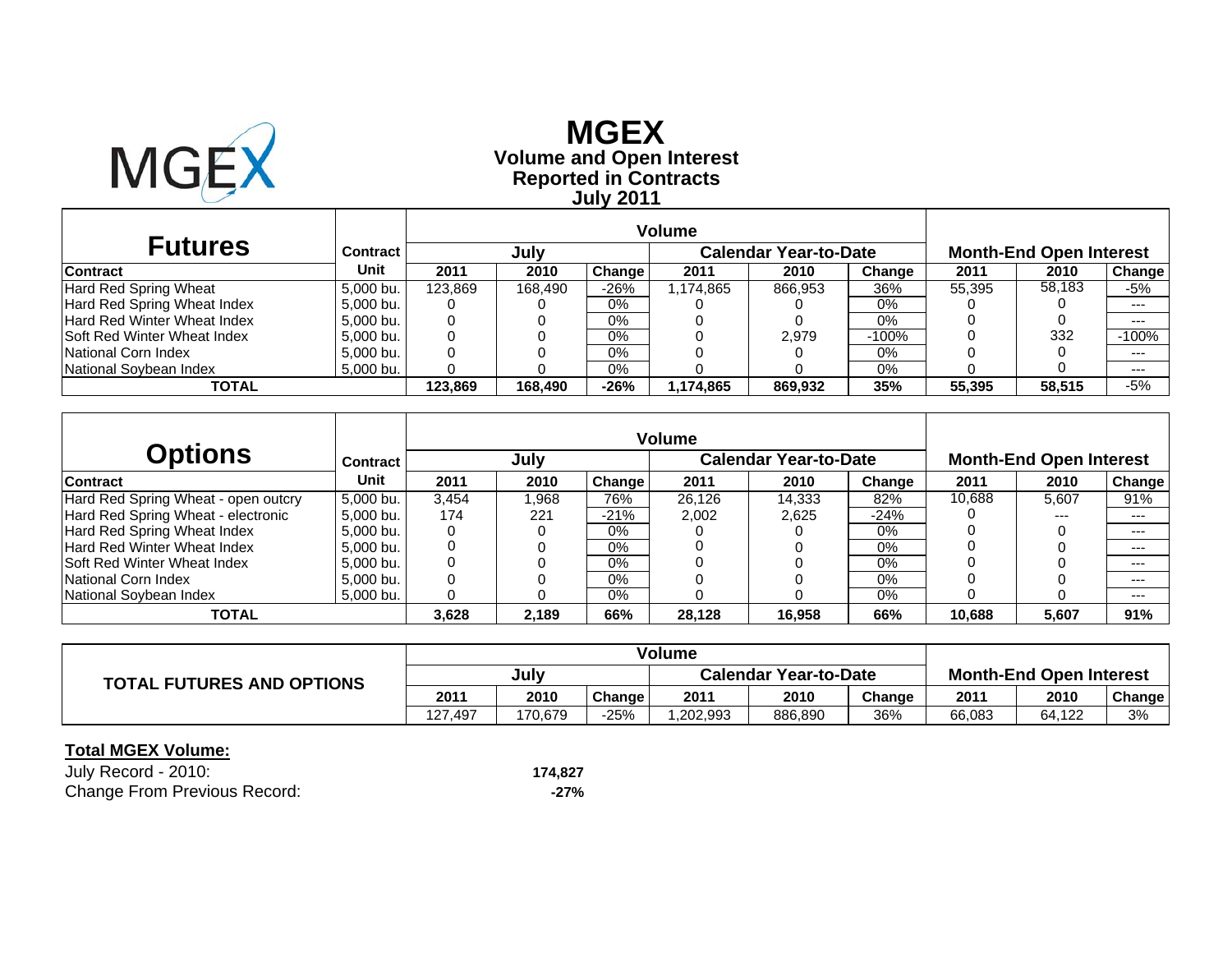

# **Reported in Contracts Volume and Open Interest MGEXAugust 2011**

| <b>Futures</b>               | Contract  |         | August  |        |            | <b>Calendar Year-to-Date</b> |         |        | <b>Month-End Open Interest</b> |         |
|------------------------------|-----------|---------|---------|--------|------------|------------------------------|---------|--------|--------------------------------|---------|
| <b>Contract</b>              | Unit      | 2011    | 2010    | Change | 2011       | 2010                         | Change  | 2011   | 2010                           | Change  |
| <b>Hard Red Spring Wheat</b> | 5.000 bu. | 176.616 | 202.789 | $-13%$ | 351,481. ا | .069,742                     | 26%     | 42.128 | 58,698                         | $-28%$  |
| Hard Red Spring Wheat Index  | 5.000 bu. |         |         | $0\%$  |            |                              | 0%      |        |                                | $--$    |
| Hard Red Winter Wheat Index  | 5,000 bu. |         |         | 0%     |            |                              | 0%      |        |                                | $- - -$ |
| Soft Red Winter Wheat Index  | 5.000 bu. |         |         | 0%     |            | 2.979                        | $-100%$ |        | 284                            | $-100%$ |
| National Corn Index          | 5.000 bu. |         |         | 0%     |            |                              | 0%      |        |                                | $- - -$ |
| National Soybean Index       | 5,000 bu. |         |         | 0%     |            |                              | 0%      |        |                                | $--$    |
| <b>TOTAL</b>                 |           | 176.616 | 202.789 | $-13%$ | 1,351,481  | 1,072,721                    | 26%     | 42.128 | 58.982                         | $-29%$  |

|                                     |           |       |        |        | <b>Volume</b> |                              |        |       |                                |        |
|-------------------------------------|-----------|-------|--------|--------|---------------|------------------------------|--------|-------|--------------------------------|--------|
| <b>Options</b>                      | Contract  |       | August |        |               | <b>Calendar Year-to-Date</b> |        |       | <b>Month-End Open Interest</b> |        |
| <b>Contract</b>                     | Unit      | 2011  | 2010   | Change | 2011          | 2010                         | Change | 2011  | 2010                           | Change |
| Hard Red Spring Wheat - open outcry | 5,000 bu. | 2.921 | 3,487  | $-16%$ | 29,047        | 17.820                       | 63%    | 4,346 | 4.208                          | 3%     |
| Hard Red Spring Wheat - electronic  | 5.000 bu. | 1.186 | 171    | 594%   | 3.188         | 2.796                        | 14%    |       | $---$                          | ---    |
| Hard Red Spring Wheat Index         | 5,000 bu. | O     |        | 0%     |               |                              | $0\%$  |       |                                | $-- -$ |
| Hard Red Winter Wheat Index         | 5.000 bu. |       |        | $0\%$  |               |                              | $0\%$  |       |                                | $--$   |
| <b>ISoft Red Winter Wheat Index</b> | 5,000 bu. | 0     |        | 0%     |               |                              | 0%     |       |                                | $---$  |
| National Corn Index                 | 5.000 bu. |       |        | $0\%$  |               |                              | 0%     |       |                                | $---$  |
| National Sovbean Index              | 5,000 bu. |       |        | 0%     |               |                              | 0%     |       |                                | $--$   |
| TOTAL                               |           | 4.107 | 3.658  | 12%    | 32,235        | 20.616                       | 56%    | 4,346 | 4,208                          | 3%     |

| <b>TOTAL FUTURES AND OPTIONS</b> | August  |         |        | <b>Calendar Year-to-Date</b> |          |        | <b>Month-End Open Interest</b> |        |        |
|----------------------------------|---------|---------|--------|------------------------------|----------|--------|--------------------------------|--------|--------|
|                                  | 2011    | 2010    | Change | 2011                         | 2010     | Change | 2011                           | 2010   | Change |
|                                  | 180.723 | 206.447 | 12%    | .383.716                     | .093,337 | 27%    | 46,474                         | 63,190 | $-26%$ |

| August Record - 2007:               | 216,593 |
|-------------------------------------|---------|
| <b>Change From Previous Record:</b> | -17%    |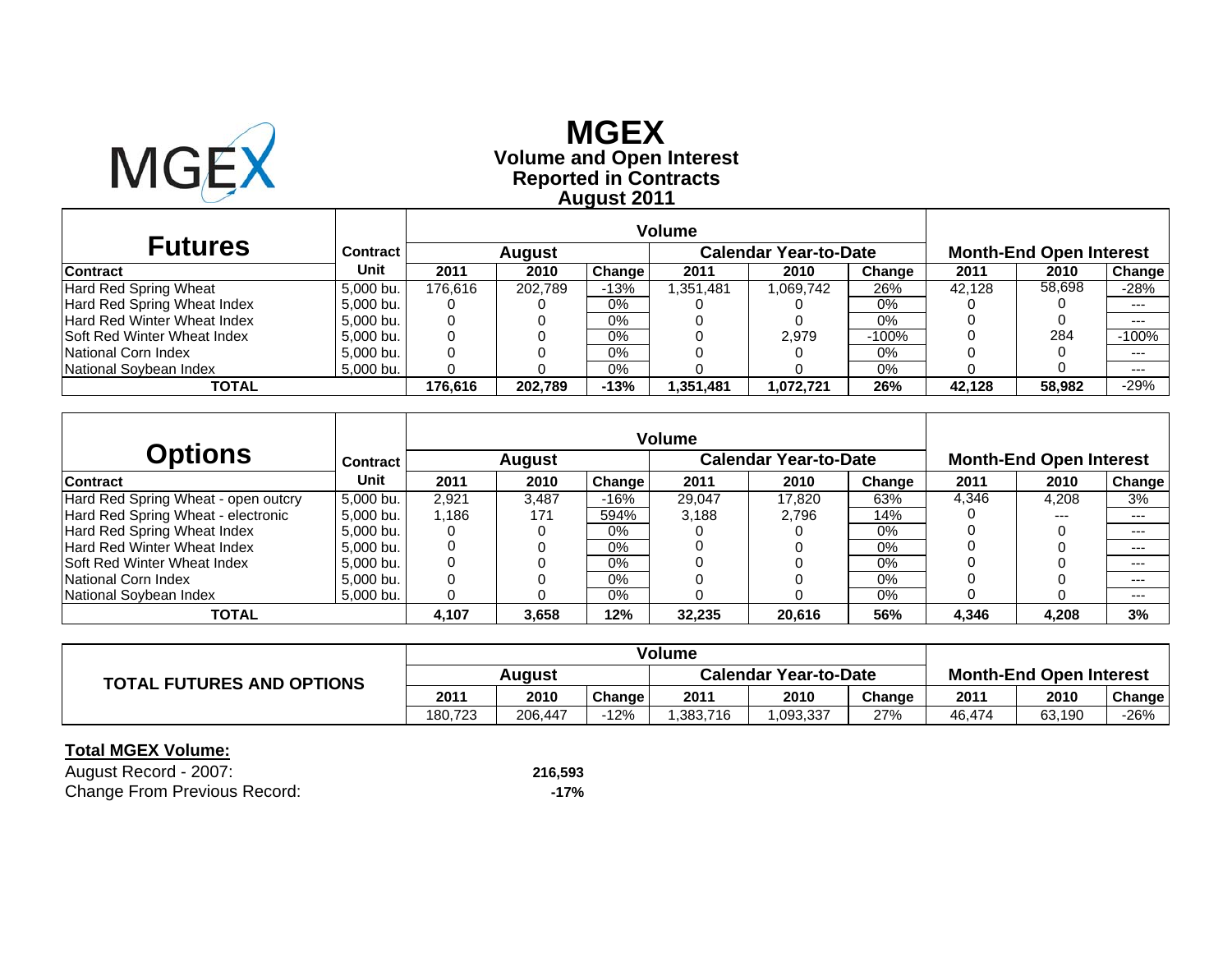

# **Reported in Contracts Volume and Open Interest MGEXSeptember 2011**

| <b>Futures</b>                     | Contract  |         | <b>September</b> |        |           | <b>Calendar Year-to-Date</b> |         |        | <b>Month-End Open Interest</b> |               |
|------------------------------------|-----------|---------|------------------|--------|-----------|------------------------------|---------|--------|--------------------------------|---------------|
| <b>Contract</b>                    | Unit      | 2011    | 2010             | Change | 2011      | 2010                         | Change  | 2011   | 2010                           | <b>Change</b> |
| Hard Red Spring Wheat              | 5.000 bu. | 118.553 | 141.145          | $-16%$ | 1.470.034 | 1,210,887                    | 21%     | 42.139 | 62.940                         | $-33%$        |
| Hard Red Spring Wheat Index        | 5.000 bu. |         |                  | 0%     |           |                              | $0\%$   |        |                                | $---$         |
| Hard Red Winter Wheat Index        | 5.000 bu. |         |                  | 0%     |           |                              | $0\%$   |        |                                | $---$         |
| <b>Soft Red Winter Wheat Index</b> | 5.000 bu. |         |                  | $0\%$  |           | 2.979                        | $-100%$ |        | 264                            | $-100%$       |
| National Corn Index                | 5.000 bu. |         |                  | 0%     |           |                              | 0%      |        |                                | $---$         |
| National Soybean Index             | 5.000 bu. |         |                  | 0%     |           |                              | 0%      |        |                                | $---$         |
| TOTAL                              |           | 118.553 | 141.145          | $-16%$ | 1,470,034 | 1,213,866                    | 21%     | 42.139 | 63,204                         | $-33%$        |

|                                     |           |       |                  |        | <b>Volume</b> |                              |        |       |                                |         |
|-------------------------------------|-----------|-------|------------------|--------|---------------|------------------------------|--------|-------|--------------------------------|---------|
| <b>Options</b>                      | Contract  |       | <b>September</b> |        |               | <b>Calendar Year-to-Date</b> |        |       | <b>Month-End Open Interest</b> |         |
| <b>Contract</b>                     | Unit      | 2011  | 2010             | Change | 2011          | 2010                         | Change | 2011  | 2010                           | Change  |
| Hard Red Spring Wheat - open outcry | 5.000 bu. | 2.203 | .259             | 75%    | 31.250        | 19.079                       | 64%    | 6,893 | 4.951                          | 39%     |
| Hard Red Spring Wheat - electronic  | 5.000 bu. | 2.145 | 550              | 290%   | 5.333         | 3.346                        | 59%    |       | ---                            | $-- -$  |
| Hard Red Spring Wheat Index         | 5,000 bu. |       |                  | $0\%$  |               |                              | $0\%$  |       |                                | $---$   |
| Hard Red Winter Wheat Index         | 5,000 bu. |       |                  | 0%     |               |                              | $0\%$  |       |                                | $- - -$ |
| <b>Soft Red Winter Wheat Index</b>  | 5.000 bu. |       |                  | 0%     |               |                              | $0\%$  |       |                                | $--$    |
| National Corn Index                 | 5.000 bu. |       |                  | $0\%$  |               |                              | $0\%$  |       |                                | $-- -$  |
| National Sovbean Index              | 5,000 bu. |       |                  | 0%     |               |                              | 0%     |       |                                | $--$    |
| TOTAL                               |           | 4,348 | .809             | 140%   | 36,583        | 22.425                       | 63%    | 6,893 | 4,951                          | 39%     |

|                                  | Volume    |         |        |                              |          |        |                                |        |        |
|----------------------------------|-----------|---------|--------|------------------------------|----------|--------|--------------------------------|--------|--------|
| <b>TOTAL FUTURES AND OPTIONS</b> | September |         |        | <b>Calendar Year-to-Date</b> |          |        | <b>Month-End Open Interest</b> |        |        |
|                                  | 2011      | 2010    | Change | 2011                         | 2010     | Change | 2011                           | 2010   | Change |
|                                  | 122.901   | 142.954 | 14%    | .506.617                     | .236.291 | 22%    | 49.032                         | 68,155 | $-28%$ |

| September Record - 2002:            | 162,596 |
|-------------------------------------|---------|
| <b>Change From Previous Record:</b> | $-24%$  |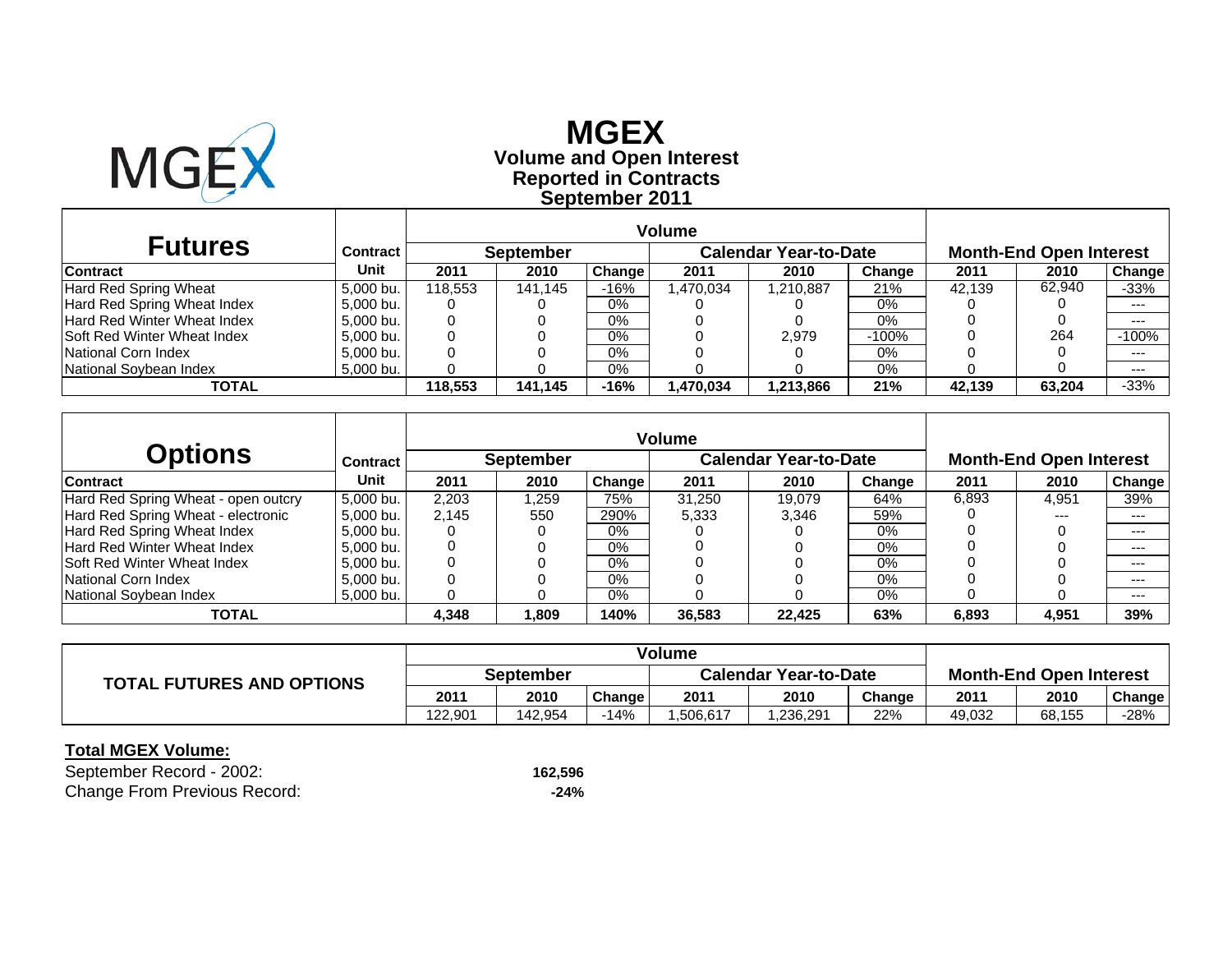

## **Reported in Contracts Volume and Open Interest MGEXOctober 2011**

| <b>Futures</b>                     | Contract  |        | October |               |          | <b>Calendar Year-to-Date</b> |         |        | <b>Month-End Open Interest</b> |         |
|------------------------------------|-----------|--------|---------|---------------|----------|------------------------------|---------|--------|--------------------------------|---------|
| <b>Contract</b>                    | Unit      | 2011   | 2010    | <b>Change</b> | 2011     | 2010                         | Change  | 2011   | 2010                           | Change  |
| Hard Red Spring Wheat              | 5.000 bu. | 88.796 | 147.920 | $-40%$        | .558.830 | .358,807                     | 15%     | 42.315 | 67,318                         | $-37%$  |
| Hard Red Spring Wheat Index        | 5.000 bu. |        |         | $0\%$         |          |                              | 0%      |        |                                | $---$   |
| <b>Hard Red Winter Wheat Index</b> | 5.000 bu. |        |         | 0%            |          |                              | $0\%$   |        |                                | $---$   |
| <b>Soft Red Winter Wheat Index</b> | 5.000 bu. |        |         | 0%            |          | 2.979                        | $-100%$ |        | 264                            | $-100%$ |
| National Corn Index                | 5.000 bu. |        |         | 0%            |          |                              | 0%      |        |                                | $--$    |
| National Soybean Index             | 5,000 bu. |        |         | 0%            |          |                              | 0%      |        |                                | $--$    |
| TOTAL                              |           | 88.796 | 147.920 | $-40%$        | .558.830 | 1,361,786                    | 14%     | 42.315 | 67,582                         | $-37%$  |

|                                     |           |       |         |        | <b>Volume</b> |                              |        |       |                                |         |
|-------------------------------------|-----------|-------|---------|--------|---------------|------------------------------|--------|-------|--------------------------------|---------|
| <b>Options</b>                      | Contract  |       | October |        |               | <b>Calendar Year-to-Date</b> |        |       | <b>Month-End Open Interest</b> |         |
| <b>Contract</b>                     | Unit      | 2011  | 2010    | Change | 2011          | 2010                         | Change | 2011  | 2010                           | Change  |
| Hard Red Spring Wheat - open outcry | 5.000 bu. | 2.412 | .736    | 39%    | 33.662        | 20.815                       | 62%    | 6,979 | 5,590                          | 25%     |
| Hard Red Spring Wheat - electronic  | 5.000 bu. | 1.197 | 267     | 348%   | 6.530         | 3.613                        | 81%    |       | ---                            | $-- -$  |
| Hard Red Spring Wheat Index         | 5,000 bu. |       |         | $0\%$  |               |                              | $0\%$  |       |                                | $---$   |
| Hard Red Winter Wheat Index         | 5,000 bu. |       |         | 0%     |               |                              | $0\%$  |       |                                | $- - -$ |
| <b>Soft Red Winter Wheat Index</b>  | 5.000 bu. |       |         | 0%     |               |                              | $0\%$  |       |                                | $--$    |
| National Corn Index                 | 5.000 bu. |       |         | $0\%$  |               |                              | $0\%$  |       |                                | ---     |
| National Sovbean Index              | 5,000 bu. |       |         | 0%     |               |                              | 0%     |       |                                | $--$    |
| TOTAL                               |           | 3,609 | 2,003   | 80%    | 40.192        | 24.428                       | 65%    | 6,979 | 5,590                          | 25%     |

|                                  | <b>Volume</b> |         |        |                              |          |        |                                |        |        |
|----------------------------------|---------------|---------|--------|------------------------------|----------|--------|--------------------------------|--------|--------|
| <b>TOTAL FUTURES AND OPTIONS</b> | October       |         |        | <b>Calendar Year-to-Date</b> |          |        | <b>Month-End Open Interest</b> |        |        |
|                                  | 2011          | 2010    | Change | 2011                         | 2010     | Change | 2011                           | 2010   | Change |
|                                  | 92.405        | 149.923 | 38%    | .599.022                     | .386.214 | 15%    | 49.294                         | 73.172 | -33%   |

| October Record - 2007:              | 200,448 |
|-------------------------------------|---------|
| <b>Change From Previous Record:</b> | -54%    |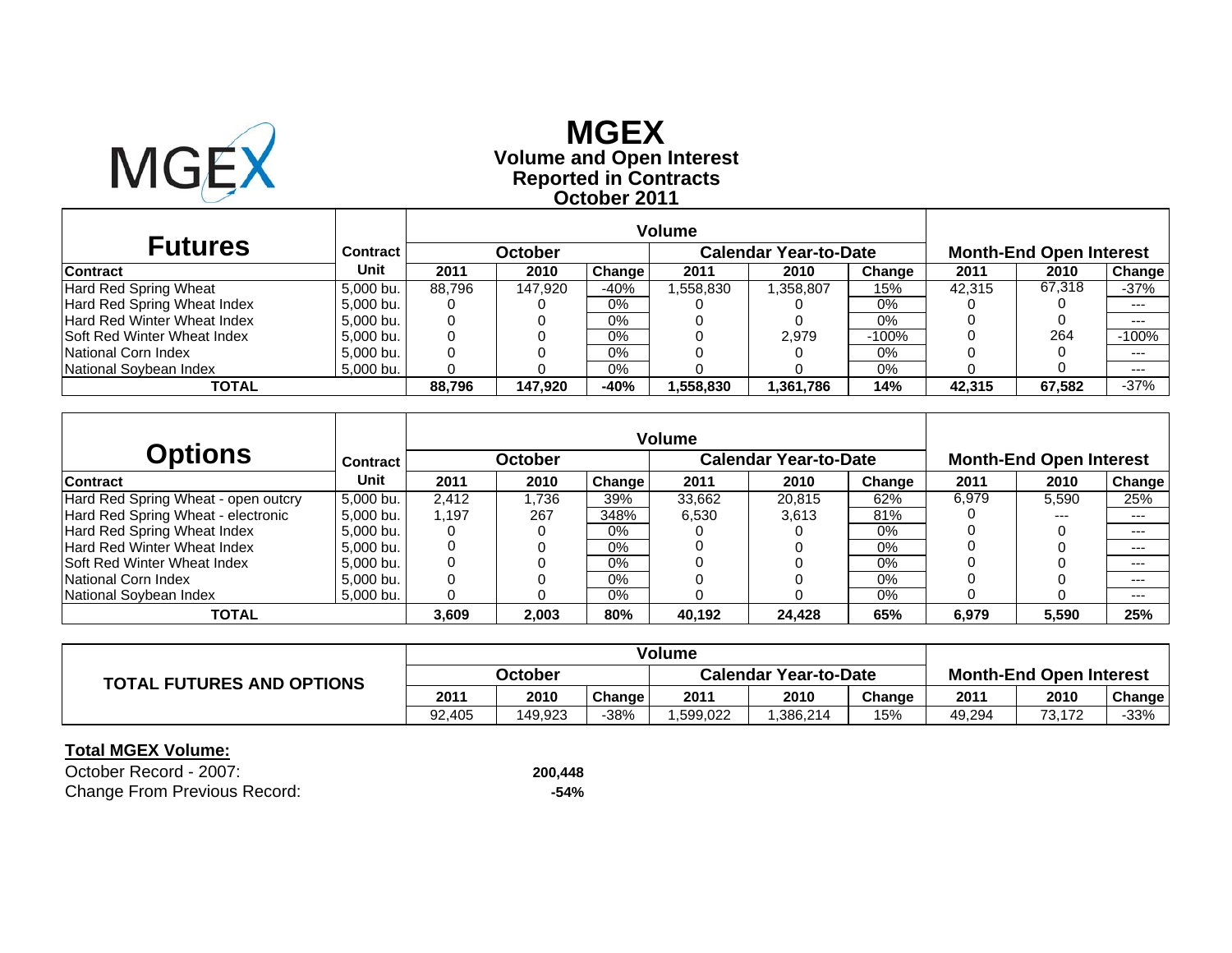

## **Reported in Contracts Volume and Open Interest MGEX November 2011**

| <b>Futures</b>                      | Contract  |         | <b>November</b> |        |           | <b>Calendar Year-to-Date</b> |         |        | <b>Month-End Open Interest</b> |         |
|-------------------------------------|-----------|---------|-----------------|--------|-----------|------------------------------|---------|--------|--------------------------------|---------|
| <b>Contract</b>                     | Unit      | 2011    | 2010            | Change | 2011      | 2010                         | Change  | 2011   | 2010                           | Change  |
| Hard Red Spring Wheat               | 5.000 bu. | 105.444 | 177.954         | $-41%$ | .664.274  | 1,536,761                    | 8%      | 41.281 | 63.071                         | -35%    |
| Hard Red Spring Wheat Index         | 5.000 bu. |         |                 | $0\%$  |           |                              | 0%      |        |                                | $---$   |
| Hard Red Winter Wheat Index         | 5.000 bu. | 0       |                 | $0\%$  |           |                              | 0%      |        |                                | $---$   |
| <b>ISoft Red Winter Wheat Index</b> | 5,000 bu. |         |                 | $0\%$  |           | 2.979                        | $-100%$ |        | 264                            | $-100%$ |
| National Corn Index                 | 5.000 bu. |         |                 | $0\%$  |           |                              | 0%      |        |                                | $---$   |
| National Soybean Index              | 5,000 bu. |         |                 | $0\%$  |           |                              | $0\%$   |        |                                | $---$   |
| TOTAL                               |           | 105.444 | 177.954         | $-41%$ | 864.274.ا | 1,539,740                    | 8%      | 41.281 | 63,335                         | $-35%$  |

|                                     |                 |       |                 |               | <b>Volume</b> |                              |        |       |                                |               |
|-------------------------------------|-----------------|-------|-----------------|---------------|---------------|------------------------------|--------|-------|--------------------------------|---------------|
| <b>Options</b>                      | <b>Contract</b> |       | <b>November</b> |               |               | <b>Calendar Year-to-Date</b> |        |       | <b>Month-End Open Interest</b> |               |
| <b>Contract</b>                     | Unit            | 2011  | 2010            | <b>Change</b> | 2011          | 2010                         | Change | 2011  | 2010                           | <b>Change</b> |
| Hard Red Spring Wheat - open outcry | 5.000 bu.       | 2.728 | 4.002           | $-32%$        | 36.390        | 24.817                       | 47%    | 3.491 | 5,561                          | $-37%$        |
| Hard Red Spring Wheat - electronic  | 5,000 bu.       | 221   | 762             | $-71%$        | 6.751         | 4.375                        | 54%    |       | ---                            | $--$          |
| Hard Red Spring Wheat Index         | 5.000 bu.       |       |                 | $0\%$         |               |                              | $0\%$  |       |                                | $---$         |
| Hard Red Winter Wheat Index         | 5.000 bu.       |       |                 | 0%            |               |                              | $0\%$  |       |                                | $--$          |
| <b>Soft Red Winter Wheat Index</b>  | 5,000 bu.       |       |                 | $0\%$         |               |                              | $0\%$  |       |                                | $--$          |
| National Corn Index                 | 5.000 bu.       |       |                 | $0\%$         |               |                              | $0\%$  |       |                                | $--$          |
| National Sovbean Index              | 5,000 bu.       |       |                 | 0%            |               |                              | 0%     |       |                                | $--$          |
| TOTAL                               |                 | 2,949 | 4,764           | $-38%$        | 43,141        | 29.192                       | 48%    | 3,491 | 5,561                          | $-37%$        |

| <b>TOTAL FUTURES AND OPTIONS</b> | <b>November</b> |         |        | <b>Calendar Year-to-Date</b> |          |        | <b>Month-End Open Interest</b> |        |        |
|----------------------------------|-----------------|---------|--------|------------------------------|----------|--------|--------------------------------|--------|--------|
|                                  | 2011            | 2010    | Change | 2011                         | 2010     | Change | 2011                           | 2010   | Change |
|                                  | 108,393         | 182.718 | $-41%$ | .707.415                     | .568.932 | 9%     | 44.772                         | 68.896 | $-35%$ |

| November Record - 2010:             | 182.718 |
|-------------------------------------|---------|
| <b>Change From Previous Record:</b> | -41%    |